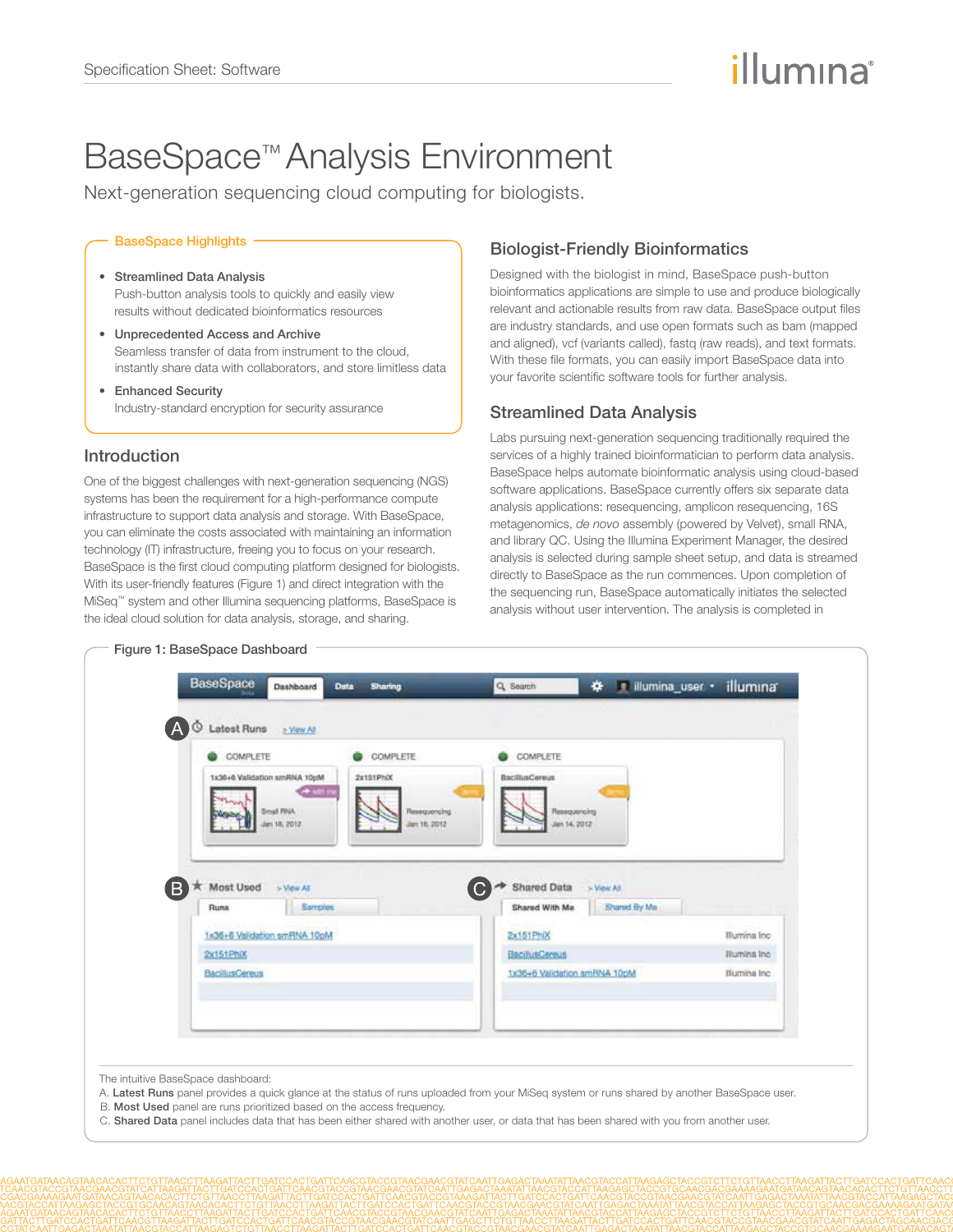

a few hours and a report is automatically generated. Additionally, Illumina will keep adding applications developed in-house and by the bioinformatics community. This will further expand the options for simple, custom data analysis.

#### Unprecedented Access

BaseSpace is the first cloud platform to be directly integrated into the industry's leading sequencing platforms, with no cumbersome and time consuming data transfer steps (Figure 2). In the MiSeq® Control Software (MCS), simply select the option to use BaseSpace for storage and analysis when starting a sequencing run. The MiSeq instrument seamlessly pushes data to BaseSpace for automatic analysis and storage, with the option of retaining data for local hosting and analysis on the instrument. There is no need for a manual and time-consuming data transfer step. The data is already up in the cloud, for you and your collaborators to access anywhere, anytime.

|                   |                                                                                                 | ×      |
|-------------------|-------------------------------------------------------------------------------------------------|--------|
|                   | Share by Link                                                                                   |        |
| 血                 | Share by Name                                                                                   |        |
|                   |                                                                                                 | Close  |
| < Back to Sharing |                                                                                                 |        |
| Share by Link     |                                                                                                 |        |
|                   | Give this link to anyone to allow access to the data                                            |        |
| Grab this Link    | http://basespace.illumina.com/s/jd4Hgt.                                                         |        |
| 固                 |                                                                                                 | Close  |
| Accept a Share    |                                                                                                 | ×      |
|                   | Ying Wel wants to share a run with you.<br>The experiment name is 1x36+6 Validation smRNA 10pM. |        |
|                   | Reject                                                                                          | Accept |

## Data Collaboration on a Global Scale

With your raw and summarized data in the cloud, BaseSpace users can instantly share data with collaborators across the hallway or across the globe. Sharing data with other BaseSpace users is simple and straightforward (Figure 3). There are two options: Sharing by Link and Sharing by Name. Sharing by Link allows the data owner to create a unique link to pass to collaborators. Data owners can remove this link, and who has clicked on the link and viewed the data. Sharing by Name will be a more configurable method that gives data owners control over who is allowed access by simply managing a list of user emails.